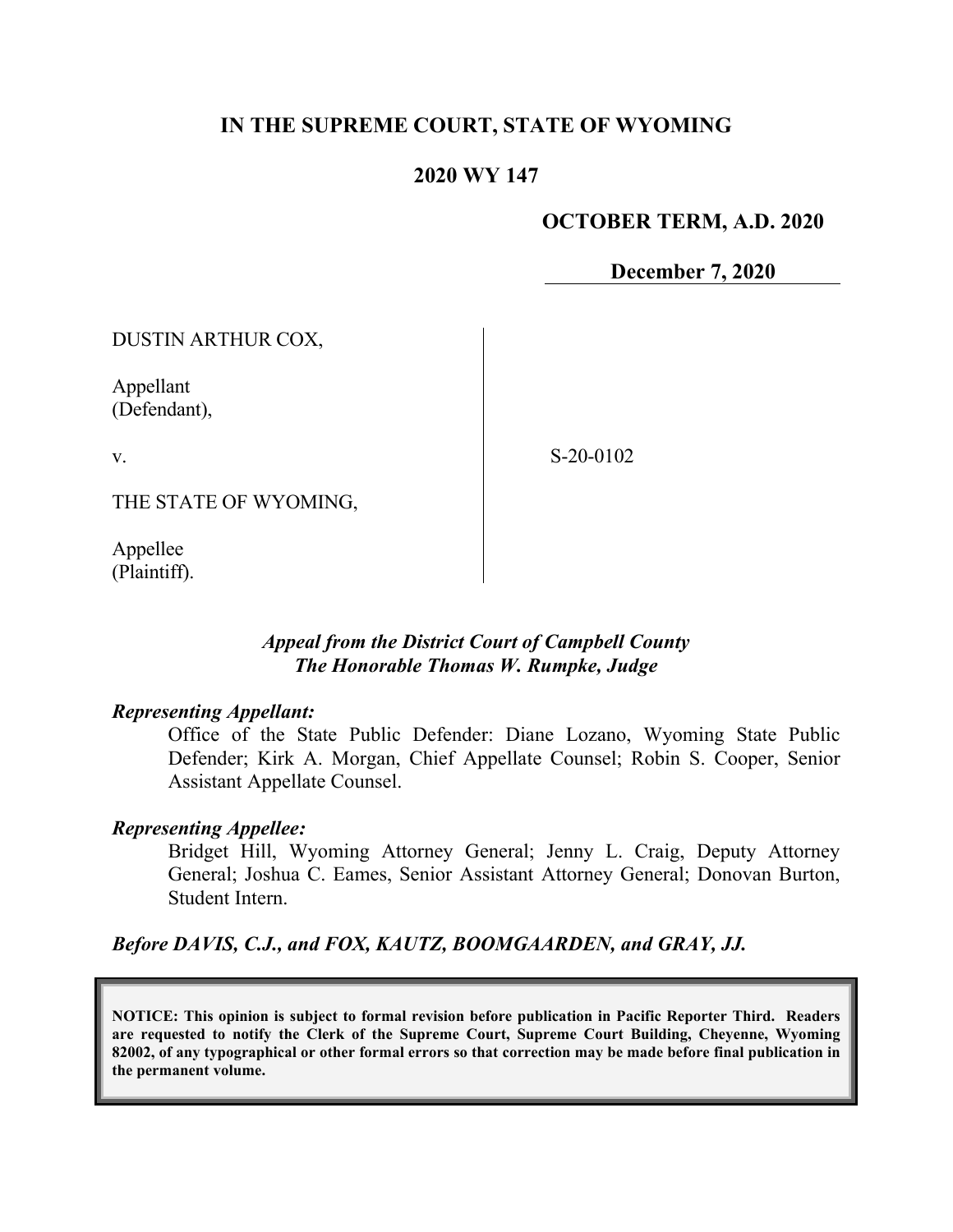#### **GRAY, Justice.**

[¶1] After a bench trial, Dustin Cox was convicted of one count of sexual abuse of a minor in the second degree. He claims the district court erred when it admitted prior bad acts evidence without holding the required W.R.E. 404(b) pretrial hearing. We find no reversible error and affirm.

#### *ISSUE*

[¶2] Was the admission of W.R.E. 404(b) evidence prejudicial error?

### *FACTS*

[¶3] In the spring of 2018, 14-year-old MF lived in Gillette, Wyoming, with her parents and one of her siblings. Around this time, MF became close friends with a classmate, MM, who was also 14. MM lived with her parents and 26-year-old brother, Dustin Cox. Mr. Cox slept in the basement, and the bedrooms for the other family members were located on the third floor. MF began spending significant time at MM's home, sometimes staying overnight several days in a row.

[¶4] Initially, when MF stayed at MM's house, MF and Mr. Cox interacted in ordinary ways. MF, MM, and Mr. Cox would spend time in the basement playing video games and watching television. Mr. Cox taught MF to draw. As time went on, Mr. Cox began texting MF. Some of these texts contained sexual innuendo. By July 2018, the interactions between MF and Mr. Cox included physical contact. Mr. Cox would "flirt" with MF by "snapping her in the butt with a towel." On one or two occasions, MF sat on Mr. Cox's lap. Once, Mr. Cox allowed MF and MM to draw a tattoo on his lower back.

[¶5] Toward midsummer, MF went to the basement without MM. Mr. Cox was seated on the couch naked, but for a blanket. MF stated she thought Mr. Cox had been drinking because he was acting "loopy," and this was not the first time she had seen him intoxicated. Mr. Cox asked MF for oral sex. MF initially refused but Mr. Cox continued to ask. According to MF:

> And so I went over there. He -- he put his -- his hands above his head and pushed the blanket that he had covering himself down, and he had asked me to perform oral sex, which I did.

After Mr. Cox ejaculated, MF returned upstairs where she told MM she performed oral sex on Mr. Cox.

[¶6] MF later told her sister what had happened. Her sister told their father, who alerted law enforcement. Law enforcement opened an investigation.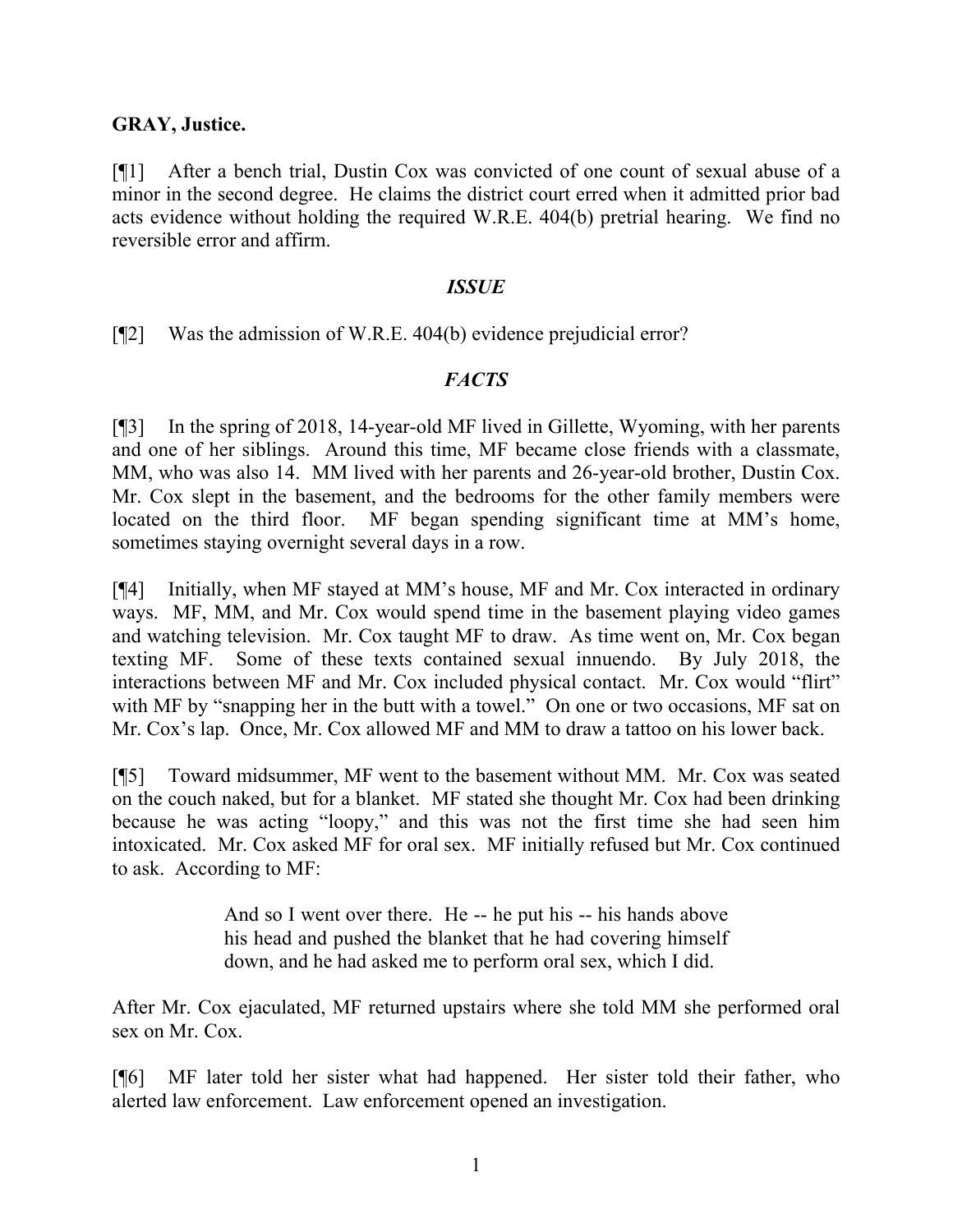[¶7] Officer Christine Winterholler, with the Gillette Police Department, interviewed MF. MF confirmed that she had performed oral sex on Mr. Cox in the basement before going upstairs to rejoin MM. Officer Winterholler also interviewed Mr. Cox. Mr. Cox told her he viewed himself as "a big brother figure" to MF. He claimed that over time, MF began following him around, and it became obvious that she had a "crush" on him. Confronted with the oral sex allegation, Mr. Cox said, "Whoa! Whoa, that's over the top, don't you think?" He offered that MF made the allegation "just . . . out of spite, maybe." Mr. Cox acknowledged texting with MF. When officers searched his phone, any messages with MF had been erased. Some messages with Mr. Cox had also been erased from MF's phone.

[¶8] Following the investigation, the State charged Mr. Cox with one count of sexual abuse of a minor in the second degree based on the oral sex allegation. The matter was set for a bench trial. Prior to trial, Mr. Cox filed a demand of notice of W.R.E. 404(b) evidence. The State did not respond. In its witness list, the State noted that MF would testify to all relevant facts within her knowledge.

[¶9] At trial, MF testified that Mr. Cox had asked her to perform oral sex on him and she complied. She also affirmed that when she went back upstairs the same night, she told MM what had transpired. An exhibit was introduced containing a Facebook conversation between MF and MM's boyfriend, Mitch, where MF and Mitch discussed the oral sex incident. MF testified that Mitch learned of the incident from MM.

[¶10] MM testified that, on the night of the oral sex incident, MF told her she had performed oral sex on Mr. Cox. MM stated that she did not believe MF. MM believed that MF was "jealous" of MM's relationship with an older man and wanted to develop a relationship with Mr. Cox.

[¶11] Mr. Cox testified in his own defense. He acknowledged texting with MF that summer. He testified he had been alone with her in the basement on multiple occasions. He denied asking MF for oral sex or receiving oral sex from her.

[¶12] The 404(b) evidence at issue here is MF's testimony about an earlier occasion when she, MM, and Mr. Cox were wrestling. She stated, "I remember [Mr. Cox] putting his hand down my pants and fingering me." Defense counsel later called MM, who testified she was present for the wrestling incident but did not observe Mr. Cox inappropriately touch MF or put his hands under her clothing. Mr. Cox testified that he never grabbed MF's butt, groped her vagina, or attempted to put his hand under her clothing during or after the wrestling incident.

[¶13] After deliberation, the district court found Mr. Cox guilty. The district court imposed a sentence of two and one-half to seven years. Mr. Cox appealed, claiming the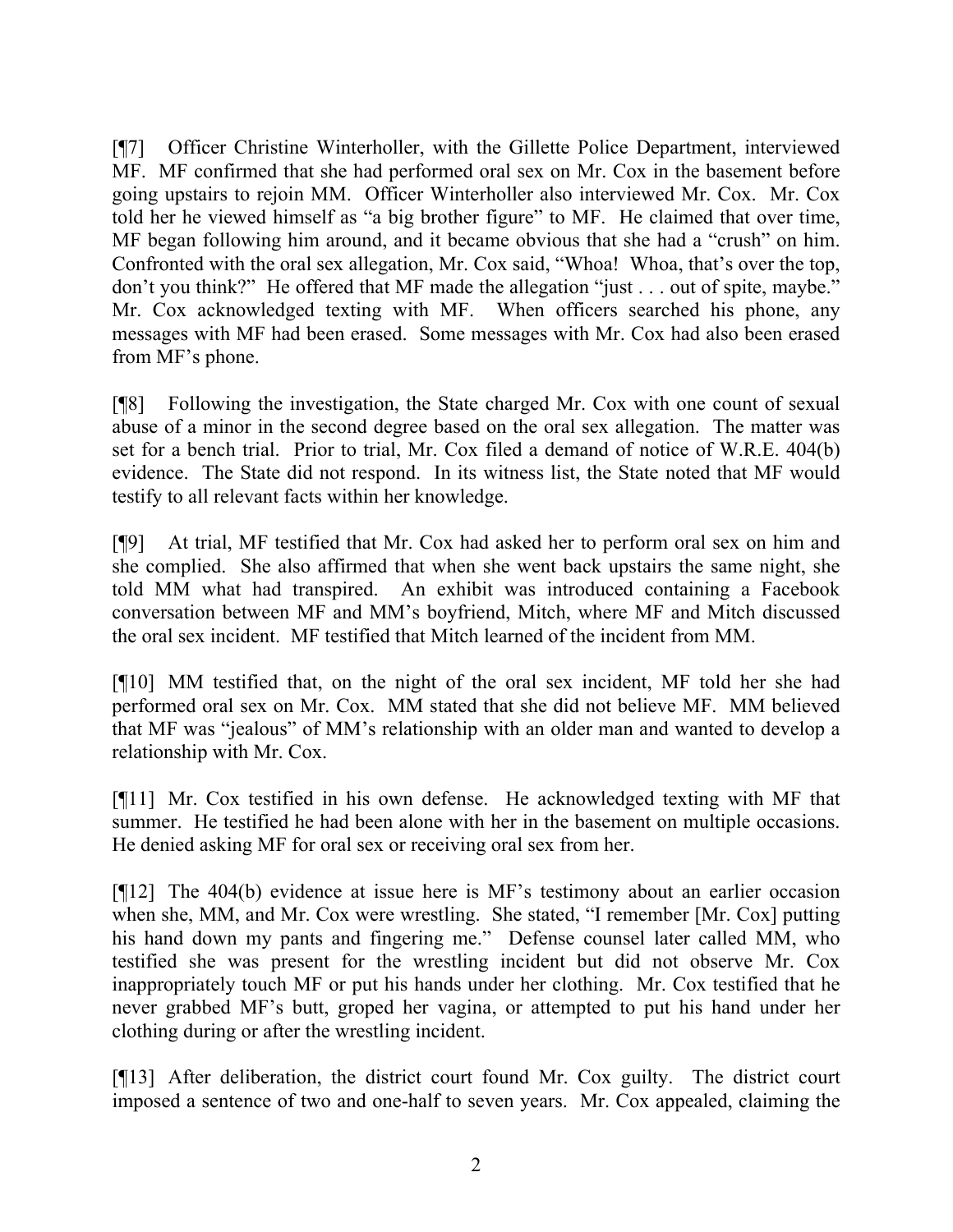State introduced improper 404(b) evidence by eliciting testimony of the wrestling incident.

## *DISCUSSION*

[¶14] Mr. Cox claims MF's testimony regarding the wrestling incident was evidence of prior bad acts subject to W.R.E. 404(b); therefore, the admission of the evidence without a *Gleason* analysis was error and prejudiced him. *See Gleason v. State*, 2002 WY 161, 57 P.3d 332 (Wyo. 2002).<sup>[1](#page-3-0)</sup>

# **A. Standard of Review**

[¶15] "We review decisions on the admissibility of 404(b) evidence in two parts; first for abuse of discretion, assuming the court performed some sort of analysis under the *Gleason* framework." *Mitchell v. State*, 2020 WY 142, ¶ 20, 476 P.3d 224, 232 (Wyo. 2020) (citing *Blanchard v. State*, 2020 WY 97, ¶ 19, 468 P.3d 685, 691 (Wyo. 2020)). "Second, if we find error, or if the first prong is unreviewable because no analysis occurred, our inquiry turns to whether the admission was prejudicial." *Mitchell*, ¶ 20, 476 P.3d at 232 (citing *Blanchard*, ¶ 19, 468 P.3d at 692 (citing *Broberg v. State*, 2018 WY 113, ¶ 19, 428 P.3d 167, 172 (Wyo. 2018))). When no *Gleason* analysis is performed, the district court has had "no opportunity to exercise its discretion, and we cannot review for an abuse of discretion." *Blanchard*, ¶¶ 19–20, 468 P.3d at 691–92; *LaJeunesse v. State*, 2020 WY 29, ¶ 12, 458 P.3d 1213, 1218 (Wyo. 2020) (The "[evidentiary] analysis is intended to be conducted by the trial court, and we do not apply it anew on appeal." (quoting *Mayhew v. State*, 2019 WY 38, ¶ 27, 438 P.3d 617, 624 (Wyo. 2019))).

[¶16] Error is prejudicial when "there is a reasonable probability that the result would have been more favorable to the defendant had the error not occurred." *Larkins v. State*, 2018 WY 122, ¶ 94, 429 P.3d 28, 49–50 (Wyo. 2018). "Prejudicial error requires reversal, while harmless error does not." *Payseno v. State*, 2014 WY 108, ¶ 20, 332 P.3d

<span id="page-3-0"></span><sup>1</sup> The admissibility of 404(b) evidence is determined after an evidentiary hearing applying the *Gleason* factors:

<sup>(1)</sup> the evidence must be offered for a proper purpose; (2) the evidence must be relevant; (3) the probative value of the evidence must not be substantially outweighed by its potential for unfair prejudice; and (4) upon request, the trial court must instruct the jury that the similar acts evidence is to be considered only for the proper purpose for which it was admitted.

*Birch v. State*, 2018 WY 73, ¶ 19, 421 P.3d 528, 535 (Wyo. 2018) (quoting *Gleason*, ¶ 18, 57 P.3d at 340); *Putnam v. State*, 2020 WY 133, ¶ 31, 474 P.3d 613, 622 (Wyo. 2020).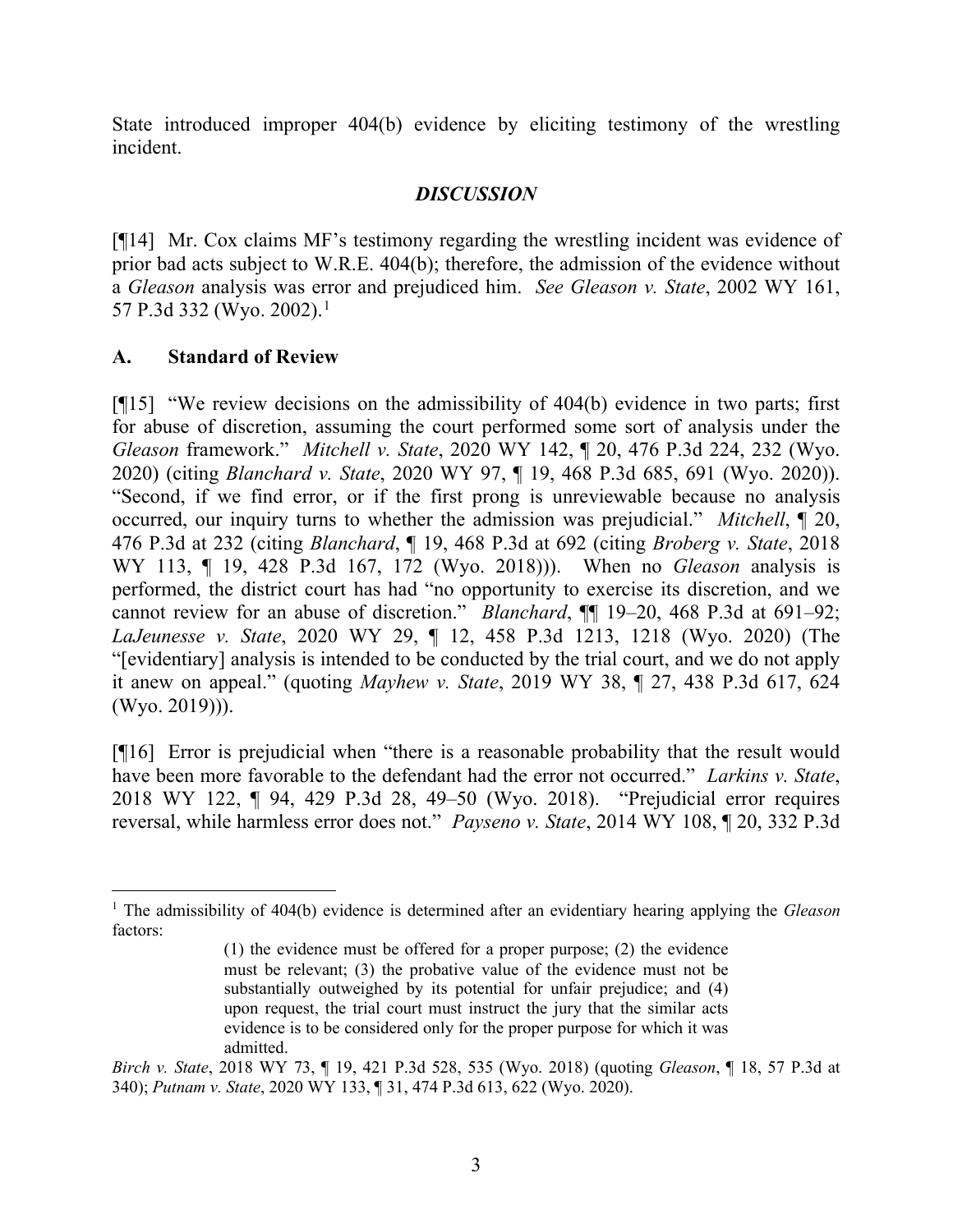1176, 1182 (Wyo. 2014) (quoting *Nelson v. State*, 2010 WY 159, ¶ 29, 245 P.3d 282, 289 (Wyo. 2010)).

# **B. Analysis**

[¶17] Mr. Cox contends without the 404(b) evidence the verdict would have been more favorable to him. The State responds the testimony concerning the wrestling incident was not 404(b) evidence but instead created a duplicity defect in the charge against Mr. Cox. In the alternative, it contends if the testimony was 404(b) evidence, it did not prejudice Mr. Cox.

[¶18] At trial, the State questioned MF about the wrestling incident. The following evidence was admitted.

Q. Okay. How did that activity start?

A. It -- it started as just wrestling. Everyone was pushing each other. We were shoving each other down, and at some point it just went a different direction.

Q. So you said that started out just wrestling, everyone was sort of participating?

A. Yes.

Q. When you say "everyone," who do you mean?

A. I mean [Mr. Cox], M.M. and I.

Q. And where was this wrestling taking place?

A. Downstairs.

Q. In [Mr. Cox's] basement area?

A. Yes.

Q. And you say it took a different direction. What did you mean by that?

A. At one point [Mr. Cox] had just groped my vagina, and while we were wrestling, I -- I didn't push away. And then we continued to wrestle, and, eventually, we had all started to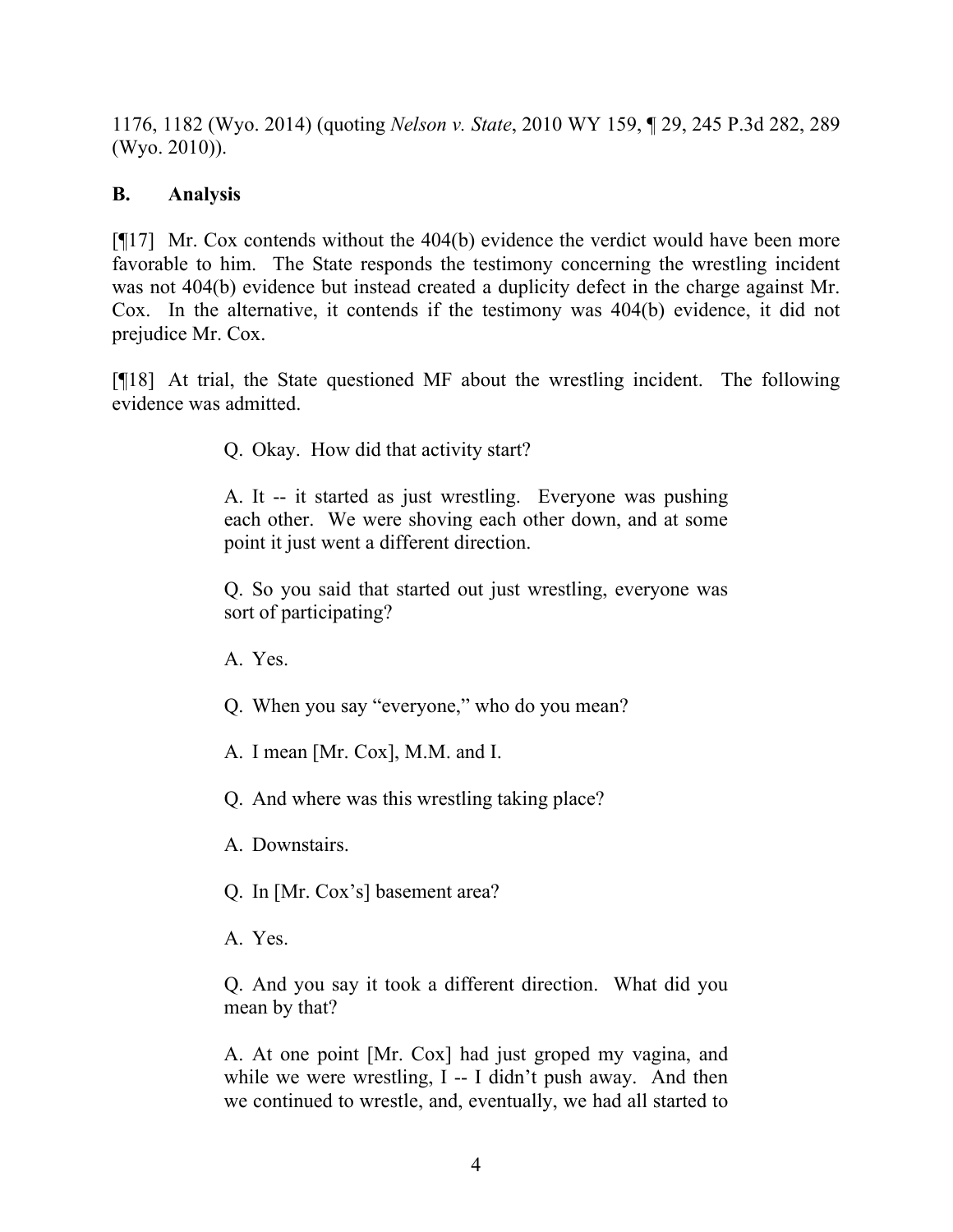stop. And I -- I don't know what I did, but I remember [Mr. Cox] putting his hand down my pants and fingering me.

Mr. Cox's counsel raised no objection to this testimony.

# **1. There Was No Duplicity Defect in the Charge Against Mr. Cox**

[¶19] "Duplicity is the charging of separate offenses in a single count." Wayne R. LaFave et al., *Criminal Procedure* § 19.3(d), at 336 (4th ed. 2015); *Triplett v. State*, 2017 WY 148, ¶¶ 13–14, 406 P.3d 1257, 1260 (Wyo. 2017); *Schuler v. State*, 2008 WY 47, ¶ 22, 181 P.3d 929, 934 (Wyo. 2008) (waiver). "Duplicity 'present[s] a danger that the jury may convict a defendant although not reaching a unanimous agreement on precisely which charge is the basis for the conviction' in violation of '[t]he Sixth Amendment guarantee . . . to a unanimous jury verdict[.]'" *Triplett*, ¶ 13, 406 P.3d at 1260 (quoting *United States v. Washington*, 653 F.3d 1251, 1262 (10th Cir. 2011)). Because duplicitous indictments fail to give adequate notice of the specific charge and pose the risk of a nonunanimous jury verdict, "Wyoming has long prohibited duplicity in charging." *Triplett*, *¶* 14, 406 P.3d at 1260. Here, there is no confusion or ambiguity regarding the underlying basis for Mr. Cox's charge and conviction. The Felony Information and Affidavit of Probable Cause establish the charge was based on MF's allegation that she "performed oral sex" on Mr. Cox. Evidence of the wrestling incident did not render the Felony Information duplicitous.

# **2. Testimony Regarding the Wrestling Incident Implicated W.R.E. 404(b)**

[¶20] Wyoming Rule of Evidence 404(b) governs the admissibility of "bad acts evidence."

> Evidence of other crimes, wrongs, or acts is not admissible to prove the character of a person in order to show that he acted in conformity therewith. It may, however, be admissible for other purposes, such as proof of motive, opportunity, intent, preparation, plan, knowledge, identity, or absence of mistake or accident, provided that upon request by the accused, the prosecution in a criminal case shall provide reasonable notice in advance of trial, or during trial if the court excuses pretrial notice on good cause shown, of the general nature of any such evidence it intends to introduce at trial.

W.R.E. 404(b). Evidence falling within the scope of 404(b) "may include, but is not limited to, any conduct which may bear adversely on the jury's judgment of the character of a person, and it is not limited to other crimes." *Putnam v. State*, 2020 WY 133, ¶ 30, 474 P.3d 613, 622 (Wyo. 2020).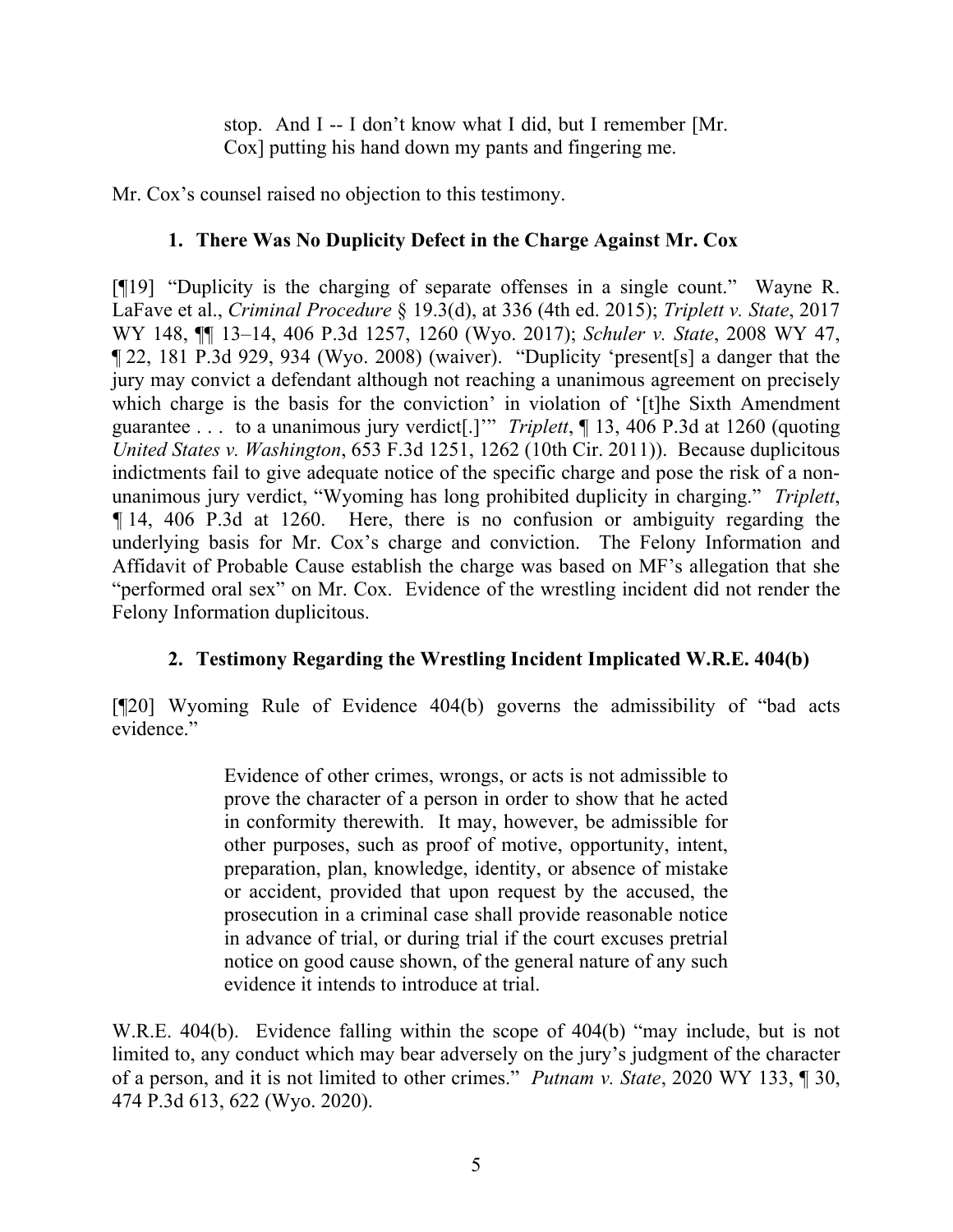[¶21] The wrestling incident is uncharged sexual contact and falls squarely within the scope of W.R.E. 404(b). *See, e.g.*, *Broberg*, ¶¶ 14, 19, 428 P.3d at 170–72 (testimony of digital penetration fell within the purview of W.R.E. 404(b) and was erroneously admitted, without the required *Gleason* analysis). Mr. Cox filed a pretrial demand for 404(b) evidence, and the State did not respond. Under these circumstances, a potential 404(b) issue at trial cannot be anticipated by the defendant, much less the court. *See Mitchell*, ¶ 21, 476 P.3d at 232 (citing *Blanchard*, ¶¶ 19–20, 468 P.3d at 691–92). Consequently, unless the defendant immediately recognizes the evidence as subject to 404(b) and raises another objection, there can be no exercise of discretion for us to review. *Mitchell*, ¶ 21, 476 P.3d at 232. On appeal, the only question that remains is whether the evidence prejudiced Mr. Cox. *See Putnam*, ¶¶ 30–31, 474 P.3d at 622.

# **3. The Admission of the 404(b) Testimony Did Not Prejudice Mr. Cox**

[¶22] The admission of MF's testimony relating to the wrestling incident was harmless. W.R.A.P. 9.04. The State presented sufficient evidence, absent the wrestling incident, for the district court to conclude that Mr. Cox sexually abused MF. *Birch v. State*, 2018 WY 73, ¶ 23, 421 P.3d 528, 536 (Wyo. 2018) (finding satisfactory evidence of defendant's guilt rendered error in admitting 404(b) evidence harmless); *Lindstrom v. State*, 2015 WY 28, ¶ 23, 343 P.3d 792, 798 (Wyo. 2015) (same).

[¶23] Mr. Cox's case was tried as a bench trial. "The concerns raised by admission of other misconduct evidence are less critical in a bench trial than in a trial to a jury." *Barker v. State*, 2006 WY 104, ¶ 38, 141 P.3d 106, 118 (Wyo. 2006). Where a jury is more likely to be impacted by bad acts evidence, "[a] trial judge is learned in the law and understands the need to convict a defendant of the charged crime rather than on the basis of a general belief the defendant has a criminally-oriented disposition." *Barker*, ¶ 38, 141 P.3d at 118 (citing *United States v. Turner*, 799 F.2d 627 (10th Cir. 1986); *United States v. Hassanzadeh*, 271 F.3d 574, 578 (4th Cir. 2001)).[2](#page-6-0)

[¶24] The district court made detailed findings in support of its verdict with no mention of the wrestling incident:

<span id="page-6-0"></span><sup>2</sup> This is not to say that the State's **duty** to respond to a notice of demand is lessened or excused in bench trial proceedings. *Barker*, ¶ 35, 141 P.3d at 117 (when a defendant files a pretrial demand for notice of intent to introduce evidence under W.R.E. 404(b), "[t]he State **must** then respond with sufficient information to meet the balance of our four-part [*Gleason*] test for determining the admissibility of other bad acts evidence" (emphasis added) (citing *Howard v. State*, 2002 WY 40, ¶ 23, 42 P.3d 483, 491 (Wyo. 2002))). *See also Mitchell*, ¶¶ 25, 27–28, 476 P.3d at 234–35 ("Prosecutors should err on the side of providing pretrial notice, lest future failures to do so are appealed as prosecutorial misconduct.").